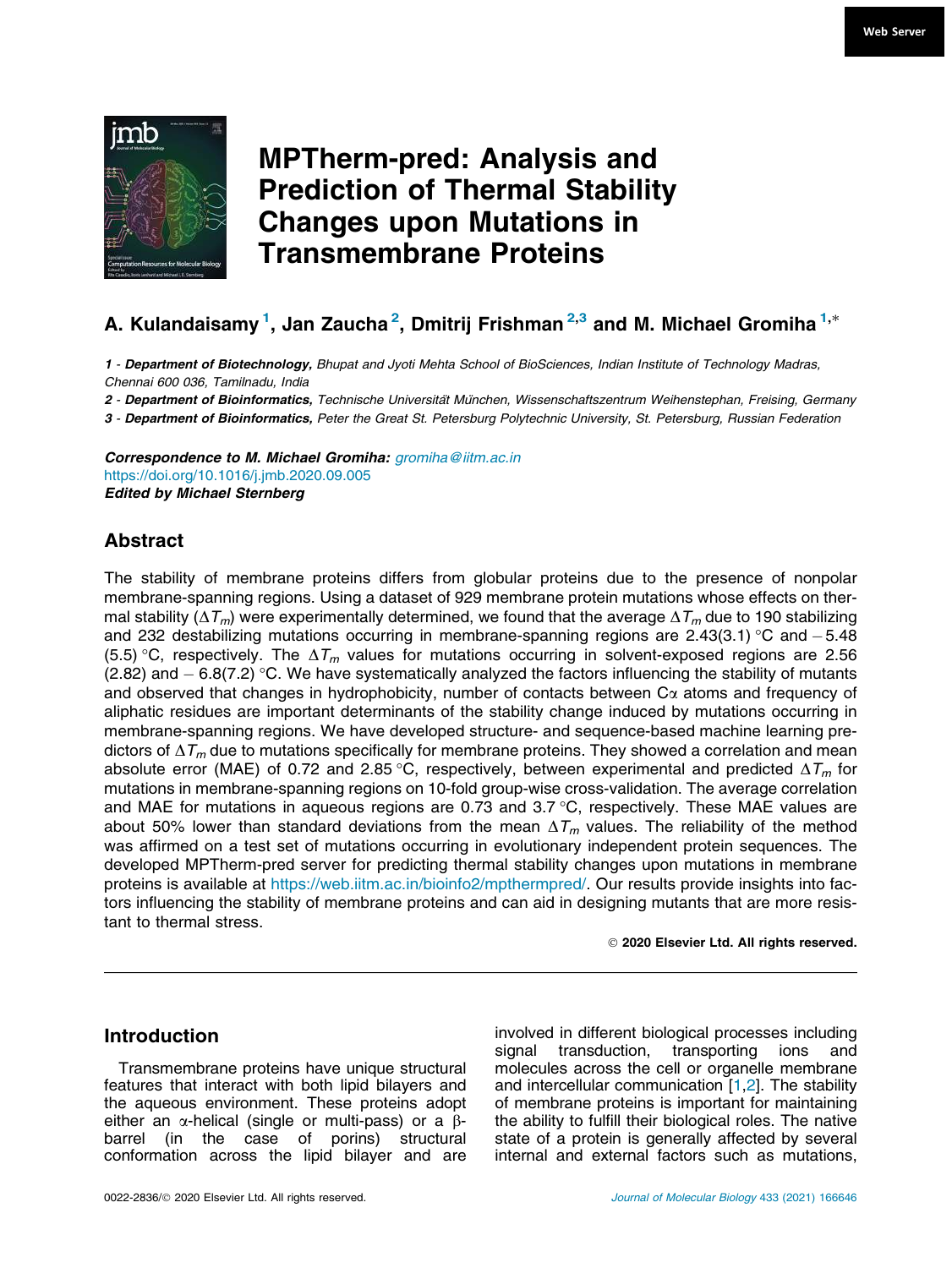pH, temperature, ion concentration and many others [3–6]. Among them, missense mutations (also known as single amino acid variants) play a major role in altering folding, stability and functions of membrane proteins, thus leading to different diseases including cancer and cystic fibrosis, among many others [7–11]. For example, the F508S mutation in the cystic fibrosis transmembrane conductance regulator (CFTR) protein, which associated with the cystic fibrosis disease decreases the thermal stability of the protein by  $1.8 \text{ °C}$  [12,13].

The stability of membrane proteins and their mutants is experimentally determined by the combination of site-directed mutagenesis and equilibrium unfolding studies. Specifically, biophysical methods such as differential scanning calorimetry, circular dichroism spectroscopy and fluorescence spectroscopy are used to determine the thermodynamic stability parameters such as melting temperature  $(\mathcal{T}_m)$ , enthalpy change, heat capacity change and Gibbs free energy  $(\Delta G)$ [6,14–18]. These experimentally measured stability data for globular and membrane proteins are accumulated in ProTherm, the thermodynamic database for proteins and mutants [19]. Recently, we have constructed a thermodynamic database specifically for membrane proteins and their mutants, MPTherm (https://www.iitm.ac.in/bioinfo/mptherm/) [20].

Several investigations have been carried out to understand the factors influencing the stability of proteins upon mutations as well as predicting their induced changes in stability [21–36]. These methods are based on physicochemical properties, secondary structure, solvent accessibility, conservation scores, position specific scoring matrices, noncovalent interactions, atomic contacts, statistical potentials, knowledge-based potentials and different force field parameters. Saraboji et al. [33] proposed an average assignment method for predicting the thermal stability ( $\Delta T_m$ ) of globular proteins upon mutations. HoTMuSiC [34] and AUTO-MUTE [35] use temperature-dependent statistical potentials and residue environment scores, respectively, for their prediction. Most of the currently available stability prediction methods are generalpurpose, developed primarily for globular proteins, and large-scale studies of membrane protein mutations are scarce. Kroncke et al. [37] predicted the changes in free energy of 223 membrane protein mutations and reported that the performance all the methods is poor with the maximum correlation of 0.37. Recently, however, a notable advancement has been achieved. Pires et al., [36] developed a method for predicting the Gibbs free energy change  $(\Delta \Delta G)$  of membrane protein upon mutations using sequence- and structure-based features, obtaining a correlation of 0.72. Nevertheless, up until now, there existed no methods for predicting the thermal stability changes of membrane proteins expressed in terms of altered melting temperatures  $\Delta T_m$ . With our suite of machine learning predictors MPThermpred, we fill this gap and provide a complementary approach to predicting  $\Delta\Delta G$ .

In particular, we have systematically analyzed the thermal stability changes of missense mutations in different types of membrane proteins and developed topology-specific regression models for predicting the changes in stabilities upon mutations by utilizing various sequence- and structure-based features, including sequence conservation, physicochemical properties, contact potentials, atomic contacts and interaction energies. For mutations in membrane-spanning and aqueous regions, we achieved a correlation of 0.73 and 0.77 and a mean absolute error (MAE) of 3.1 °C and 2.2 °C, respectively using a blind test set of 43 and 51 mutants. Further, our method is able to distinguish between stabilizing and destabilizing mutants with an accuracy of 77%. We have developed a web server for predicting the change in thermal stability of membrane proteins upon mutations, which is freely available at https://web.iitm.ac.in/bioinfo2/mpthermpred/.

## Materials and Methods

## Data collection and curation

The thermal stability data for membrane protein<br>mutations with known three-dimensional three-dimensional structures, measured in terms of the melting temperature  $(\Delta T_m)$  were collected from the MPTherm database [20]. To ensure comparable physiological conditions, we considered the data obtained within the pH range of 6–9. For the same mutant with multiple  $\Delta T_m$  measurements we have taken their average. A positive and negative sign of  $\Delta T_m$ , represents stabilizing and destabilizing mutations, respectively.

## Non-redundant dataset

To avoid biases in the model, we constructed a non-redundant dataset by removing redundancies according to the following conditions [38]: (i) using CD-HIT, we clustered protein sequences based on their sequence identity, with cut-off of <40%, and we included the representative protein mutations in the dataset (ii) for rest of the mutations, we computed the residue conservation at the mutated site by obtaining a multiple sequence alignments within a cluster and non-conservative mutations were included in the dataset (iii) in case of conservative mutations, we looked up the type of amino acid changes and only the mutations with different changes were included. The same strategy has been used in our previous study [38]. These stringent criteria yielded a final dataset of 929 mis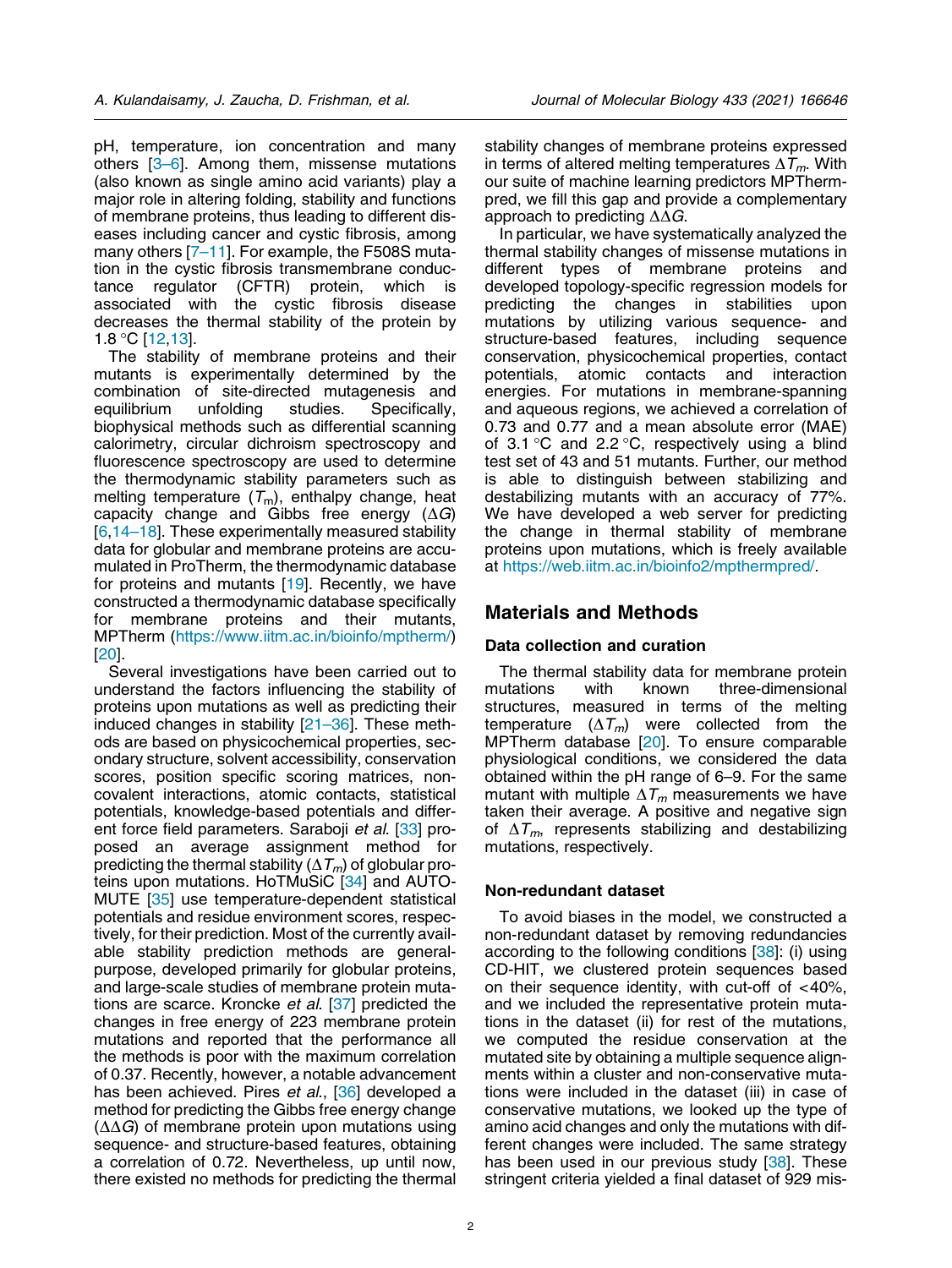sense mutations from 144 membrane proteins. The complete data set with details on protein name, Uni-Prot ID, mutation, topology, function, affected secondary structure element and solvent accessibility, PubMed ID, experimental  $\Delta T_m$ , MPTherm database accession number and variants used for group wise cross-validation/test are provided in Table S1 as well as at https://web.iitm.ac.in/bioinfo2/mpthermpred/dataset.html.

## Computation of features for model development

We have derived several sequence and structurebased features for developing prediction methods, which are discussed below.

## Sequence-based features

Sequence-based features were grouped into four categories: (i) physicochemical properties, (ii) neighboring residues, (iii) substitution matrices and contact potentials, and (iv) conservation scores and PSSM profiles.

#### Physicochemical properties

A set of 253 physicochemical, energetic and conformational properties of amino acid residues was collected from the AAindex database and literature [38–40]. The impact of mutations on each property ( $\Delta P_{\text{mutation}}$ ) was computed as the difference between the respective property values in mutant and wild-type residues. It is given by

$$
\Delta P_{\text{mutation}} = P_{\text{mutant}} - P_{\text{wild-type}} \tag{1}
$$

where  $P_{\text{mutant}}$  and  $P_{\text{wild-type}}$  are the property values of the mutant and wild-type residue, respectively.

## Neighboring residue-based features

We have included the information on neighboring residue features for the mutants using the equation:

$$
\Delta P_{\text{local}} = P_i \text{ (mutant)} - \frac{\sum_{n=i-j}^{i+j} P_n \text{ (wild–type)}}{2j+1} \tag{2}
$$

where  $j = 1$ , 2 and 3 represent window lengths of 3, 5 and 7, respectively.  $2j + 1$  is the total window length, and '*i*' is the mutant position in the sequence.

Further, the 20 amino acid residues were classified into six groups namely, aliphatic-small (G, A), aliphatic-large (I, L, V and P), aromatic (F, W, Y), sulfur-containing (C, M), polar (N, Q, S, T) and charged (D, E, K, R, H). We considered the distribution of amino acid residues belonging to these classes around the mutated site using a window length of 15 residues. Further, the information about the wild-type, mutant and two neighboring residues of the affected site were also considered in our prediction method.

#### Amino acid substitution matrices and contact potentials

We have collected a set of 94 amino acid substitution matrices from the AAindex2 database [39] and used these data directly for each mutation. We used the immediate N-/C-terminal neighbor residue information for calculating the changes in amino acid contact potentials due to the mutation from 47 contact potentials available in AAindex3 [41].

## Conservation score and PSSM profile

We used a set of 18 types of conservation scores for each mutation site obtained from the AACon tool [42,43]. In addition, the position-specific scoring matrix (PSSM) profile was constructed by using PSI-BLAST with three iterations and an E-value cutoff of 0.001 [44]. From the PSSM matrix, we have extracted the PSSM profiles of the wild-type residue, mutant residue and the difference between them.

*Structure-based features.* Inter-atomic and inter-residue contacts. We have computed various parameters based on atomic and residue contacts of wild-type and mutant structures, which are listed below:

- (i) Number of residue contacts between  $C_\alpha$  and  $C_\beta$ atoms between the wild-type residue and other residues in the protein within a distance of 8 and <sup>12</sup> A;
- (ii) Normalized residue contacts by the length of the protein;
- (iii) Number of contacts made by 12 different types of atoms used in AMBER [45] within a distance of <sup>5</sup> A;
- (iv) Number of heavy atom contacts;
- (v) Number of contacts between polar-polar, polarnonpolar, nonpolar-nonpolar and charged atoms;
- (vi) Number of short, medium and long-range interactions [46];
- (vii) Surrounding hydrophobicity of wild-type residue and the whole protein [47];
- (viii) Long-range order of wild-type residue and whole protein [48];
- (ix) Contact order of the protein [49];
- (x) Total contact distance of the protein, normalized by the protein's size [50];

#### Impact of mutations due to surrounding residues at the mutation site

We have included the influence of surrounding residues using the following equation:

$$
P_{\text{str (i)}} = P_{\text{mut}} - P_{\text{sur}}(i) \tag{3}
$$

$$
P_{\text{sur}}\left(\mathbf{i}\right) = \sum_{j} n_{ij} P_j \tag{4}
$$

where  $n_{ij}$  is the total number of residues of type j surrounded by wild-type residue (i) of the protein within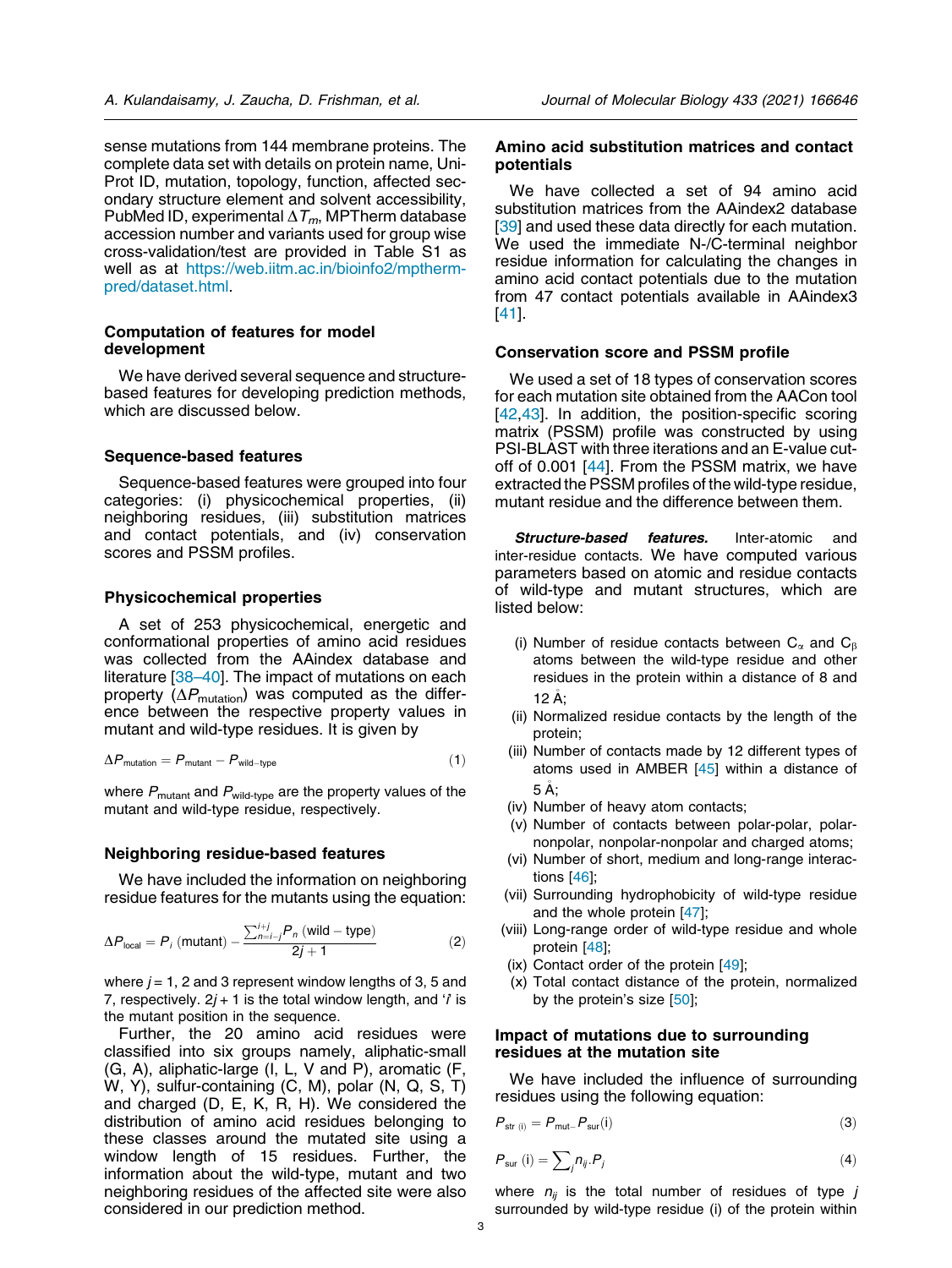a distance of 8 Å, and  $P_j$  is the property value of residue type  $j$ ;  $P_{\text{mut}}$  is the property value of the mutant residue.

#### Contact potentials from protein structures

Generic contact potential matrices were collected from the AAindex3 database [39]. We have identified the contacts between the wild-type residue and other residues in the protein within a distance of 8 A and for each contact, the respective value was retrieved from the contact potential matrix.

#### Energy terms

The FoldX program was used to compute energetic parameters including electrostatic, van der Waals, hydrogen bond and entropic solvation energies as well as the total energy for the wildtype and mutant protein structures [28]. We have also considered the energy of the interactions between different types of atoms and the total energy obtained with the dDFIRE platform [51].

#### Other structural features

The residue depth  $(R_d)$  and secondary structure annotation of the wild-type residue were computed using the DEPTH and DSSP programs, respectively [52,53]. The wild-type residue solvent accessibility was obtained from the NACCESS program using a probe size of 1.4 A  $(H_2O)$  for watersoluble regions. Similarly, the lipid accessibility of mutations in the membrane regions was determined by setting the size of the probe to 2.0 <sup>A</sup> (-CH2) [54].

#### Membrane protein-based features

Further, we have also obtained membrane protein-specific features including the number of membrane-spanning segments and topology information (inside/outside) from the PDBTM database [55].

#### Feature selection and model validation

We have used the following procedure to select the features and develop the prediction model [56]: (i) from a systematic search of all possible combinations of two features, we selected the top 50 unique pairs, which showed the highest correlation with the experimentally-determined thermal stability change; (ii) utilizing the top ranked features in these 50 pairs, we have carried out a systematic search across all possible combinations of 5 features; (iii) we implemented the forward feature selection method in which each single feature is included along with the best combination of other features and examined the performance (correlation and MAE; see below); and (iv) extended the forward selection until there was no increase in correlation or decrease in MAE during 10-fold group-wise cross-validation procedure.

During the model development, the dataset was grouped based on sequence identity and thus, we have used the evolutionary independent mutations in the training and test datasets. Further, the model was validated by 10-fold group-wise and<br>leave-one-group-out (ensuring evolutionary leave-one-group-out (ensuring evolutionary independence of sequences in each fold) cross validation. We have considered each sequence cluster as an individual group in the 10-fold groupwise cross-validation procedure. Moreover, the performance of each model was tested with a blind test set of data.

#### Assessment of prediction performance

We have evaluated the performance of our prediction methods using the Pearson correlation coefficient  $(r)$  and MAE when comparing experimental and predicted  $\Delta T_m$  values. Further, sensitivity, specificity and accuracy were used to assess the performance of distinguishing between stabilizing and destabilizing mutants.

$$
MAE = \frac{\sum_{i=1}^{n} |x_{\text{pred}}(i) - x_{\text{exp}}(i)|}{n}
$$
(5)

where  $x_{exp}(i)$  and  $x_{pred}(i)$  represent the experimental and predicted  $\Delta T_m$  for  $i^{\text{th}}$  mutant, respectively; n is the total number of mutants.

$$
r = \frac{n(\sum xy) - (\sum x)(\sum y)}{\sqrt{\left[n\sum x^2 - (\sum x)^2\right]\left[n\sum y^2 - (\sum y)^2\right]}}
$$
(6)

$$
Sensitivity (SN) = \frac{TP}{TP + FN}
$$
 (7)

$$
Specificity (SP) = \frac{TN}{TN + FP}
$$
 (8)

$$
Accuracy (ACC) = \frac{TP + TN}{TP + TN + FP + FN}
$$
 (9)

Balanced accuracy (BAC) = 
$$
\frac{SN + SP}{2}
$$
 (10)

where, TN, TP, FP and FN represent true negatives, true positives, false positives and false negatives, respectively.

## Results and Discussion

## Distribution of thermal stability data for membrane protein mutations

The distribution of experimental thermal stability values of 929 membrane protein mutations ( $\Delta T_m$ ) at different intervals is shown in Figure 1. We observed that 42% mutants stabilize membrane proteins, whereas an opposite trend was observed for 58% mutants. Further, 16% and 34% of the mutants have a change in thermal stability of less than  $\pm 1$  and  $\pm 2$  °C, respectively. Interestingly, 11% of mutants drastically alter the stability of membrane proteins yielding a  $\Delta T_m$  of more than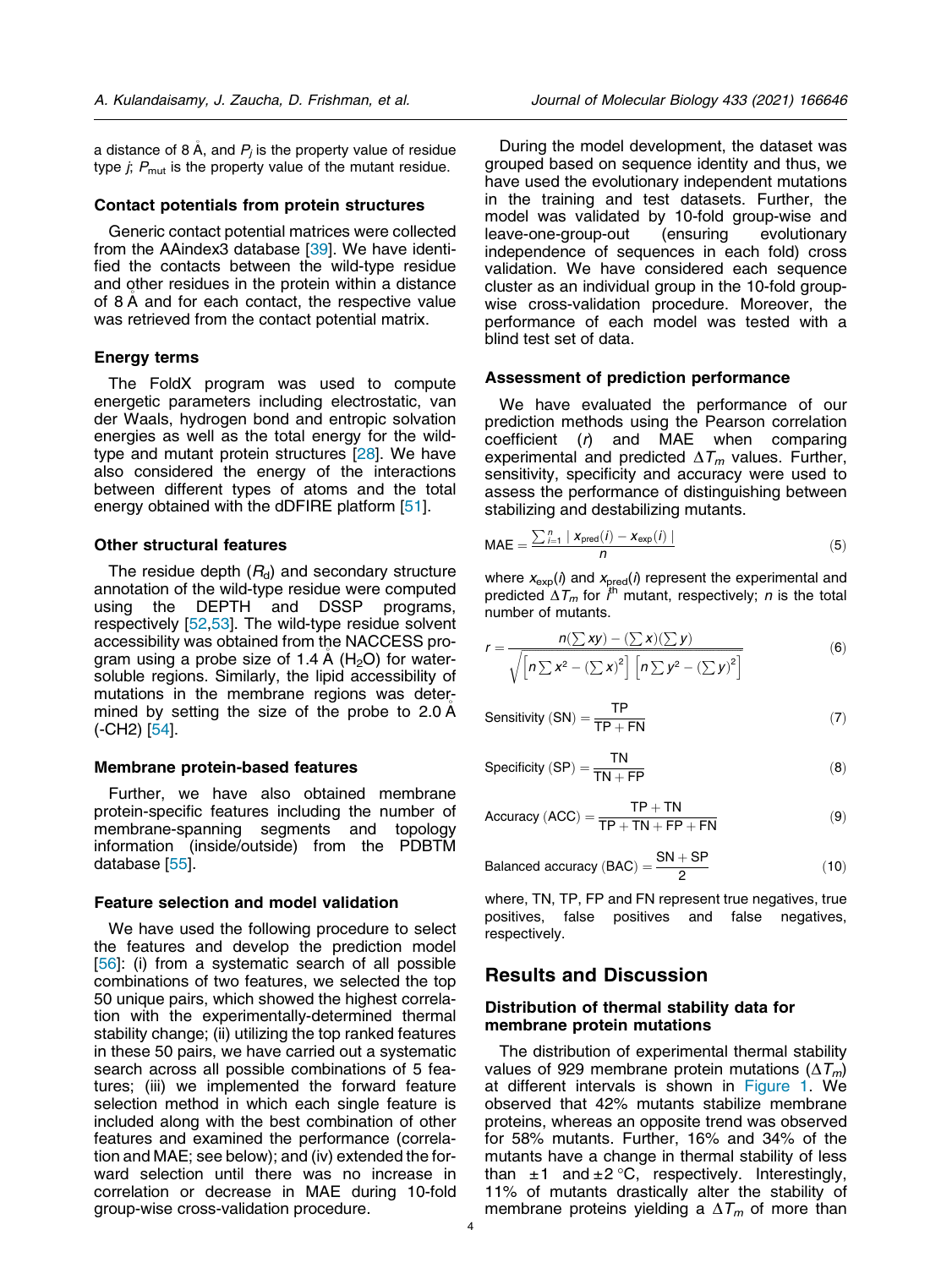

**Figure 1.** Distribution of thermal stability ( $\Delta T_m$ ) changes caused by membrane protein mutations.

10 $\degree$ C. The two most extreme cases are for the mutant G149V in the Copper-transporting ATPase 2 protein, which decreases the stability by 38  $\degree$ C [57] and the T61I in the Envelope glycoprotein gp160 from the Simian immunodeficiency virus, which increases the stability by 21  $\mathrm{^{\circ}C}$  [58].

#### Stability of mutations in membrane spanning and aqueous regions of membrane proteins

We have classified the location of mutations into two groups, namely membrane and aqueous (including the both cytoplasmic and extracellular) regions based on the protein's topology. We observed that 44% of mutations in membranespanning regions and 40% in aqueous regions stabilize membrane proteins. Further, we have classified the mutations based on different kingdoms of life as well as structure and function of membrane proteins, and analyzed the stability. Table S2 presents the average  $\Delta T_m$  of stabilizing and destabilizing mutations in membranespanning and aqueous regions of membrane proteins distinguished based on various classifications.

Mutations in membrane-spanning regions of eukaryotes have similar magnitudes of effects on stability, regardless of the direction of change: the average  $T_m$  for stabilizing and destabilizing mutations is  $3.24 \degree C$  and  $-3.46 \degree C$ , respectively. Further, the  $T_m$  of stabilizing mutations is similar in both transmembrane and aqueous regions, within a deviation of  $2^{\circ}$ C. In prokaryotes, the average increase in  $T_m$  of stabilizing mutations in membrane-spanning regions is half  $(1.82 \degree C)$  of the respective value for eukaryotic proteins (3.24 ° C). Interestingly, the average  $\Delta T_m$  for destabilizing mutations in eukaryotes and prokaryotes are  $-3.5$  °C and  $-8.9$  °C, respectively, suggesting that prokaryotic proteins are more prone to become destabilized upon mutations. Further, in

aqueous regions, 33 mutations in viral proteins decrease the  $T_m$  by about 15°, which is 2- to 3fold stronger than the respective effects in eukaryotes and prokaryotes. A similar tendency was also observed for stabilizing mutants.

## Stability of mutations based on structural and functional classes

We have compared the effects of mutations on the stability of  $\alpha$ -helical and  $\beta$ -barrel membrane protein structures. We observed that in  $\alpha$ -helical proteins, 187 stabilizing mutations in membrane spanning regions increase the average  $T_m$  by 3° C, whereas 223 destabilizing mutations showed an average decrease in  $T_m$  of  $-5.4$  °C. Further, the effect of destabilizing mutations is higher in aqueous regions  $(-6.99 \degree C)$  than the membrane spanning regions  $(-5.41 \degree C)$ . On the contrary, in  $\beta$ -barrel membrane proteins, the effect of destabilizing mutations in membrane spanning regions  $(-7.4 \text{ °C})$  is stronger than in the aqueous regions  $(-4.99 \degree C)$ .

Based on functions, receptor mutations in transmembrane regions enhance the average stability by  $4^{\circ}C$ , which is higher than the respective change in aqueous regions (2.8  $^{\circ}$ C). In addition, transporter mutations have similar average  $\Delta T_m$  for both stabilizing (2.6 °C) and destabilizing mutations (6.5 to 6.8 °C) in (6.5 to 6.8 °C) in membrane-spanning and aqueous regions. Finally, mutations of multi-pass proteins, on average, increase the protein stability by 3 and  $2.5 \degree$ C in membrane and aqueous regions, respectively(Table S2).

## Comparison of mutations in topologically similar regions of proteins

We compared the thermal stability of mutations in the transmembrane and aqueous regions of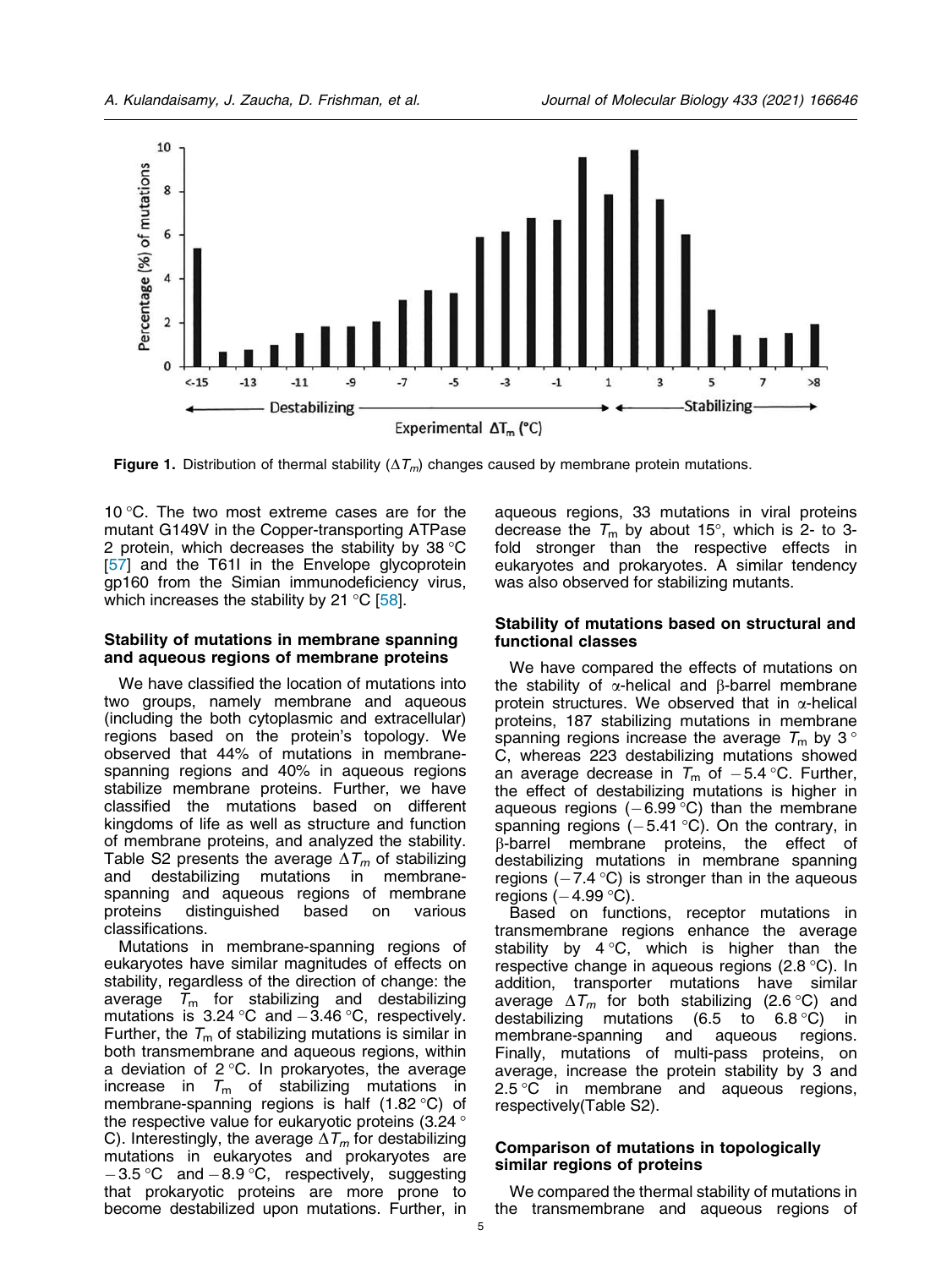membrane proteins against buried and exposed regions of globular proteins, respectively. The thermal stability data of globular protein mutations were retrieved from the ProTherm database [56], and we have considered the mutations, which have at least 10 data on stability in the respective regions. The percentage of common stabilizing mutations in membrane-spanning regions versus buried mutations as well as exposed mutations in aqueous regions of membrane and globular proteins are presented in Table S3. Interestingly, we observed that more than 80% of  $V \rightarrow A$  and  $I \rightarrow A$  mutations in transmembrane regions stabilize membrane proteins, whereas this is true for less than 10% of cases in the buried regions of globular proteins. A similar tendency was observed for  $L \rightarrow A$  (Table S3a).

We have analyzed the structural implications of these mutations and observed that membrane protein stability upon changes from large to small hydrophobic residues are attributed with increased packing at helix–helix interfaces, reduction in flexibility and enhanced energetic contribution due to hydrophobic and van der Waals interactions. Notably, this is in stark contrast to the effects observed in globular proteins. Specifically, (i) small aliphatic residues (Ala, Gly) and small hydroxyl-containing residues (Ser, Thr) exhibit a high packing tendency in membrane regions, primarily at helix–helix interfaces [59,60], (ii) mutation of Leu to Val and Ile to Ala diminishes steric interactions in transmembrane helix associations [61,62] while (iii) large hydrophobic (Leu, Ile, Val) and aromatic (Phe, Tyr, Trp) residues are major contributors of protein stability in the hydrophobic cores of globular proteins [59].

In aqueous regions, 75% of  $K \rightarrow A$  mutations are stabilizing in membrane proteins, whereas only 25% of mutations in exposed regions of globular proteins show a similar trend (Table S3b). The effect of  $R \rightarrow A$  is also more pronounced in membrane proteins than in globular proteins.  $E \rightarrow$ A has a similar tendency in both membrane and globular proteins.

## Prediction on thermal stability of membrane protein mutations

We have developed machine learning predictors of the change in stability of membrane proteins upon mutations, separately for two topological environments: (i) membrane and (ii) aqueous. Mutations in membrane-spanning regions were classified into two groups based on their functions: (i) receptors and (ii) others, which include transporters and enzymes. The functional transporters and enzymes. The functional information on membrane proteins were retrieved from the UniProt database. Saraboji et al. (2006) showed that the classification of mutations based on their secondary structure and solvent accessibility improved the prediction performance of the stability change of globular proteins upon mutations [33]. Hence, mutations in the aqueous

environment were grouped into three categories: (i) buried mutations in regular secondary structures (helices and strands), (ii) exposed mutations in regular secondary structures and (iii) coil mutations. In each group, the experimental thermal stability change is related with sequence and structurebased features of membrane protein mutants using multiple linear regression and the details are provided in Tables S4–S8.

## Mutations in membrane spanning regions of transporters and other proteins

We have developed a specific method for mutations, which are located in membranespanning regions of transporters and enzymes. This dataset comprises of 286 mutations from 34 proteins and the thermal stability changes encompass a wide range from  $-28.1$  to 11.4 °C (Figure S1a). We developed a regression model using 12 sequence and structure based features, which showed a correlation and MAE of 0.75 with 3.2  $\degree$ C, respectively, between the experimental and the predicted thermal stability change on 10 fold group-wise cross-validation (Figure 2(a)). Further, the method was also validated with leaveone-group-out and we obtained a correlation of 0.75 (Table S9).

The selected structure-based features are primarily based on the change in the backbone hydrogen bond energy and the total energy from the FoldX program, the difference in van der Waals contacts and the number of carbon atoms within a 5A distance, the surrounding hydrophobicity of the wild-type residue and the average number of  $C\alpha$  atom contacts of the wildtype residue. The selected sequence-based features include the bulkiness of the residue, transmembrane-helix forming tendency, interresidue protein contact energies (MIYS990101), the conservation score obtained by the TAYLOR method, residue depth-dependent amino acid substitution matrices and the number of aliphatic small-sized residues (Gly and Ala) (Table S10).

## Mutations in membrane spanning regions of receptors

In receptors, 136 mutations are located in transmembrane segments of 17 proteins and their induced thermal stability change varies from  $-9.4$ to 13.8  $\degree$ C. In this dataset, 52% of mutations are destabilizing and their average change in thermal stability is  $-3.6(2.5)$  °C. We used 12 sequence and structure-based features (Table S10) and developed a method for predicting the thermal stability change upon mutation. Our method showed a correlation of 0.68 with MAE of 2.5  $\degree$ C in 10-fold group-wise cross-validation between experimental and predicted  $\Delta T_m$  (Figure S1b).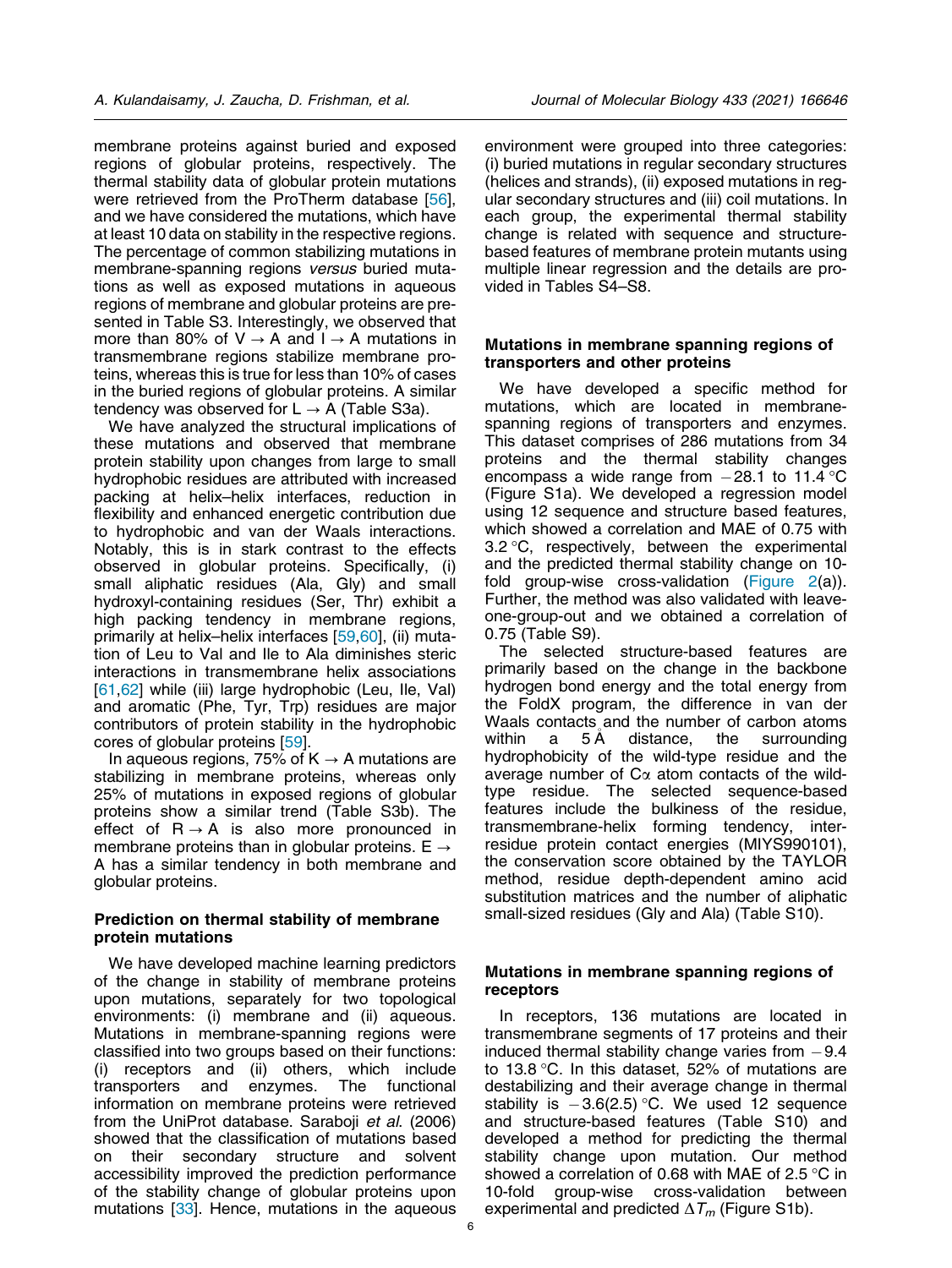

Figure 2. Performance of MPTherm-pred in 10-fold group-wise cross-validation and on the blind test dataset for each model. (a) Membrane-spanning; o: 10-fold group-wise cross-validation, transporters;  $\bullet$ : 10-fold group-wise cross-validation, receptors;  $\square$ : blind test, transporters;  $\blacksquare$ : blind test, receptors. (b) Aqueous regions: o: 10-fold groupwise cross-validation, exposed;  $□: 10$ -fold group-wise cross-validation, buried;  $∆: 10$ -fold group-wise crossvalidation, coil;  $\bullet$ : blind test, exposed;  $\blacksquare$ : blind test, buried;  $\blacktriangle$ : blind test, coil.

## Buried mutations in regular secondary structures

The dataset of buried mutations in helical and strand segments contains 127 mutations from 40 proteins. Among them, 43% are stabilizing with an average  $\Delta T_m$  of 2.9(2.6) °C and 57% are destabilizing and  $\Delta T_m$  vary from -35 to 10.13 °C. We have developed a multiple regression model using 11 sequence and structural features to predict the change in thermal stability. The selected features include van der Waals energy, solvent accessibility of non-polar atoms, torsional angles, contact potentials, polarizability, frequency of polar residues around the mutation site and conservation score (Table S10). Our method achieved a correlation of 0.74 and MAE of 3.6  $\degree$ C between experimental and predicted change in thermal stability on leave-one-group out cross validation (Figure S1c).

## Exposed mutations in helical and strand segments

One hundred eighty mutations occurred in secondary structures (helical or strand) of solventexposed segments across 58 membrane proteins. The changes in thermal stability ( $\Delta T_m$ ) imposed by these mutations are scattered between  $-35$  to 21 °C and their mean is  $-3.8$  °C. We employed 15 different features, including electrostatic energy, contact potentials, change in solvent accessibility of polar atoms, change in hydrophobicity, number of heavy atomic contacts of the wild-type residue and the PSSM profile, to predict the change in thermal stability ( $\Delta T_m$ ) of the proteins upon these mutations. These resultant model predicts the change in thermal stability

within a MAE of  $4.3\,^{\circ}\text{C}$  on 10-fold group-wise cross-validation (Figure S1d).

#### Coil mutations in aqueous regions

The thermal stability change  $(\Delta T_m)$  of coil mutations in aqueous regions varies from  $-38$  to 8.2 °C. The dataset consists of 199 mutations across 63 proteins. We have used 11 sequence and structure-based features for predicting the change in the thermal stability, which are presented in Table S10. We obtained a correlation of 0.73 and 0.79 on 10-fold group-wise crossvalidation and test set, respectively (Figure S1e). The MAEs of 10-fold group-wise cross-validation are  $3.2 \degree C$  (Figure 2(b)).

#### Validation on a blind test set of mutants

We have constructed a test set comprising 94 mutations that occurred in evolutionarily independent sequences. The number of mutants in five categories based on topology and location is presented in Table S11. The performance of our methods for predicting the change in thermal stability and distinguishing between stabilizing and destabilizing mutations is also included in this table. We observed that our method is capable of distinguishing between stabilizing and destabilizing mutants in membrane spanning regions of receptors and transporters at an accuracy of 100% and 76%, respectively. Further, our method predicted the change in thermal stability of receptors and transporters with a correlation and MAE of 0.7 and 2.4  $\degree$ C, and 0.76 and  $3.7 \degree C$ , respectively.

For buried and exposed mutations, which are located in regular secondary structural elements, we achieved an accuracy of 72% and 88%,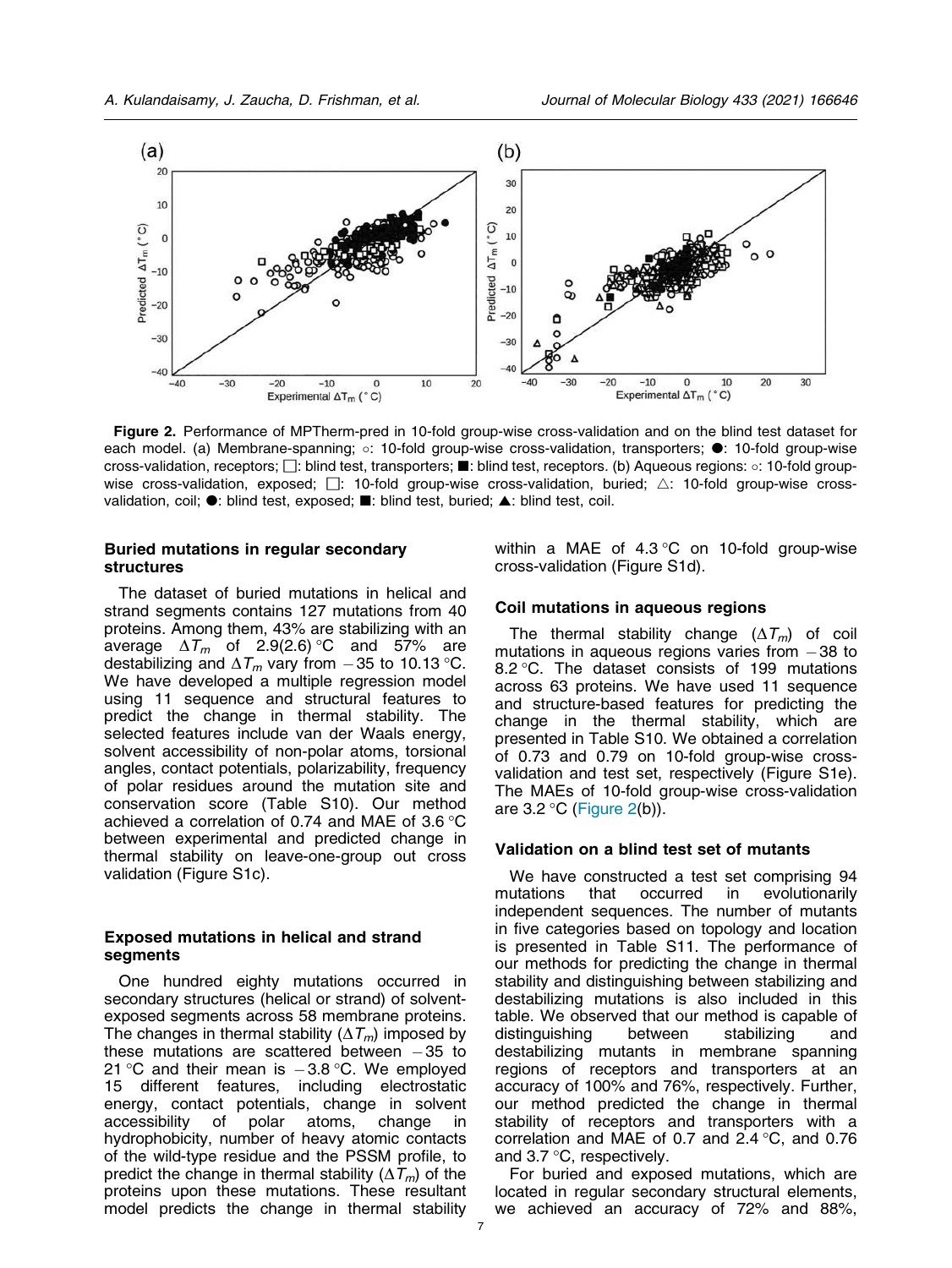respectively. Further, our method showed a correlation of 0.79 and MAE of 1.4  $\degree$ C for a set of 20 mutations in coil regions with a classification accuracy of 85%. Overall, our method predicted the stability of 94 evolutionary independent membrane protein mutations with a correlation, MAE and accuracy of 0.70, 2.7  $\degree$ C and 83%, respectively.

#### Comparison with existing methods

We have compared the performance of our method with other existing methods in the literature with respect to two aspects: (i) predicting<br>the change in thermal stability and (ii) the change in thermal stability and (ii) distinguishing between stabilizing and destabilizing mutations. We noticed that only two methods, namely, AUTOMUTE [35] and HoTMu-SiC [34] are available in the literature for predicting the change in thermal stability upon mutation and both of the methods were developed as generalpurpose predictors trained primarily on globular proteins. The correlation and MAE of our method on a test set of 94 mutations along with the results obtained with AUTOMUTE [35] and HoTMuSiC [34] are presented in Table 1. Our method predicted the change in thermal stability within a MAE of 2.7  $\degree$ C, whereas it is 4.2  $\degree$ C and 4  $\degree$ C using AUTOMUTE and HoTMuSiC, respectively. This comparison showed that the performance of our method is higher than that of the other methods existing in the literature, most likely due to the fact that our method is specifically designed for membrane proteins. Further, we have examined the capability of distinguishing between stabilizing and destabilizing

mutations using eight different methods available in the literature. All existing methods are developed for globular proteins except mCSM-membrane and for predicting the free energy change upon mutation [36]. The discrimination results are included in Table 1. We observed that mCSM-membrane distinguished between stabilizing and destabilizing mutants at an accuracy of 67%. In comparison, our method showed an accuracy of 83%, which makes it better than all other existing methods in the literature.

In addition, we have examined the performance of our method in predicting the effects of the previously discussed large to small residue replacements (Val to Ala, Leu to Ala and Ile to Ala) mutations. Our method showed a balanced accuracy of 76% in distinguishing between the stabilizing and destabilizing mutants. Further, 69% of mutants were predicted within the MAE of 3 °C. On the other hand, the performance of the methods FoldX, AUTOMUTE and HOTMuSiC, which were developed for globular proteins, showed a balanced accuracy of 47%, 50% and 57% respectively. Furthermore, only 9% and 46% of mutants were predicted within the MAE of  $3^{\circ}$ C using AUTOMUTE and HOTMuSIC, respectively.

#### Web server development

We have developed a web server for predicting the change in thermal stability ( $\Delta T_m$ ) of membrane protein mutations and it is freely available at https://web.iitm.ac.in/bioinfo2/mpthermpred/. The web server takes the PDB code, mutation information and the functional class of the protein

Table 1 Comparison of MPTherm-pred with other existing methods on a test set of 94 mutations

| Methods                  | Prediction performance            |                       |
|--------------------------|-----------------------------------|-----------------------|
|                          | Correlation (r)                   | MAE $(^{\circ}C)$     |
| <b>AUTOMUTE SVM [35]</b> | $-0.02$                           | 4.0                   |
| AUTOMUTE_REPT [35]       | 0.15                              | 4.5                   |
| HoTMuSiC [34]            | 0.12                              | 4.0                   |
| MPTherm-pred             | 0.73                              | 2.7                   |
|                          | <b>Discrimination performance</b> |                       |
|                          | Accuracy (%)                      | Balanced accuracy (%) |
| DynaMut [24]             | 51.6                              | 48.5                  |
| ENCoM (DynaMut) [24]     | 60.4                              | 52.6                  |
| mCSM [26]                | 63.7                              | 46.4                  |
| <b>SDM [63]</b>          | 54.9                              | 55.2                  |
| <b>DUET</b> [27]         | 59.3                              | 50.7                  |
| <b>SDM2</b> [64]         | 54.9                              | 50.0                  |
| <b>I-MUTANT 3 [21]</b>   | 72.8                              | 53.1                  |
| <b>FoldX</b> [28]        | 50.0                              | 59.5                  |
| MAESTRO [29]             | 55.3                              | 51.3                  |
| MuPro [22]               | 72.3                              | 51.1                  |
| CUPSAT_Denaturation [30] | 39.8                              | 51.8                  |
| CUPSAT_Thermal [30]      | 59.0                              | 59.0                  |
| PoPMuSiC [31]            | 37.3                              | 56.0                  |
| <b>INSP [32]</b>         | 67.8                              | 53.4                  |
| mCSM-membrane [36]       | 67.0                              | 52.2                  |
| MPTherm-pred             | 83.0                              | 77.6                  |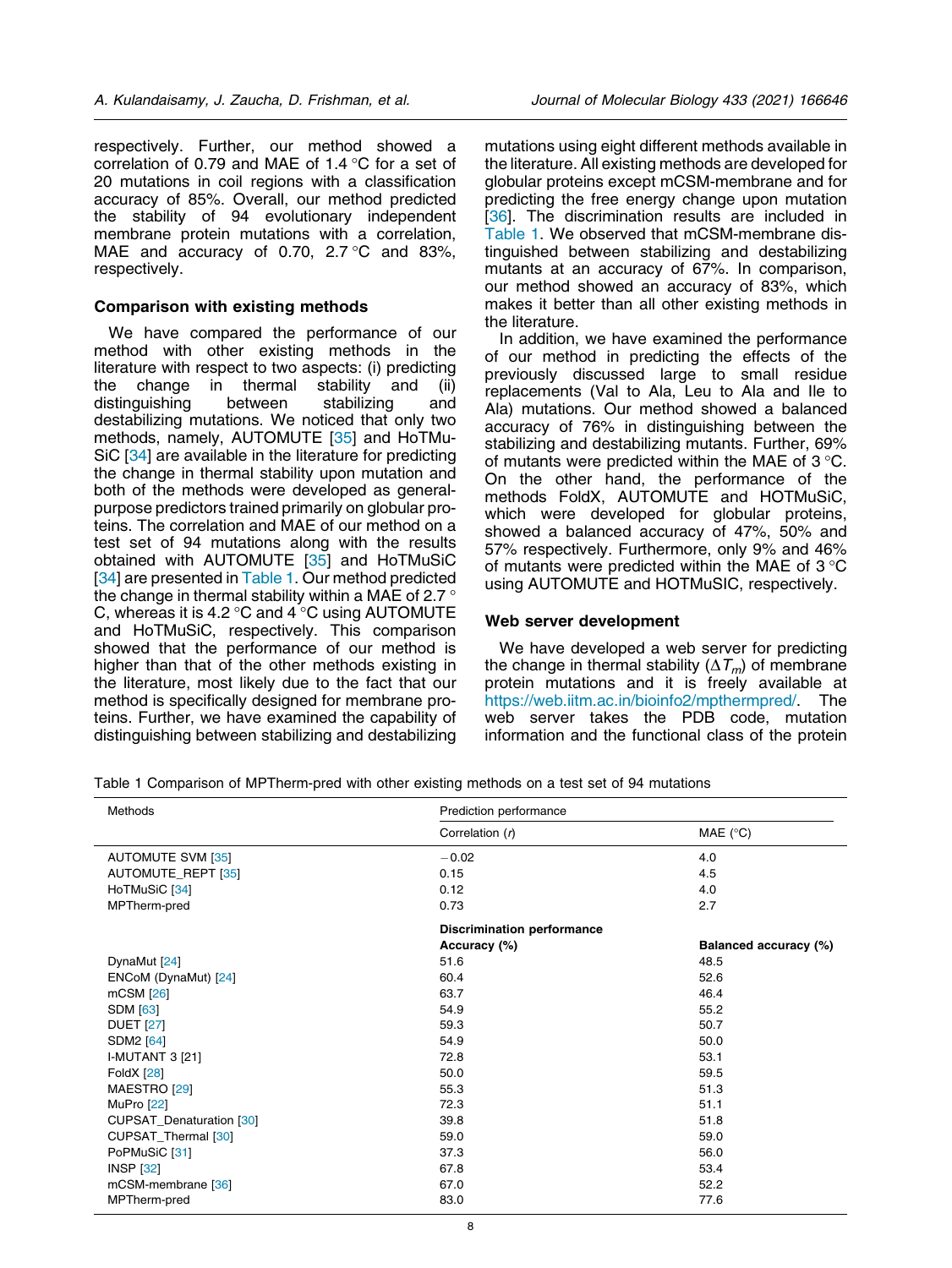(receptor or others) as inputs. It automatically retrieves the membrane topology information from the PDBTM database [55]. Further, based on the membrane topology and structural conformation, it chooses the appropriate method and displays the output results in a table format, which contains the information about PDB accession, mutations and their effect on the membrane protein's stability. A detailed tutorial is also provided on the web page.

## **Conclusions**

In this study, we have constructed a nonredundant dataset comprising changes in thermal stability  $(\Delta T_m)$  of membrane proteins upon mutations, taken from the MPTherm database and analyzed the importance of sequence and structure-based features for predicting the change in stability. We have developed topology-specific multiple linear regression models for predicting  $\Delta T_m$ , which showed a correlation and MAE of 0.73 and  $3.2 \degree C$ , respectively, between experimental and predicted stabilities on 10-fold group-wise cross-validation. It could also successfully distinguish between stabilizing and destabilizing mutants at an accuracy of 77%. The performance of our method is better than other tools that are currently available. The developed models are provided in a web server, which can be used for large-scale stability predictions on membrane protein mutations. The tool is useful for designing new stable mutants, understanding the factors influencing the stability of membrane proteins and exploring the complex relationships between membrane protein structure, stability and function.

## Acknowledgments

We thank the Bioinformatics facility, Department of Biotechnology and Indian Institute of Technology Madras for computational facilities. The work is partially funded by the Department of Science and Technology, Government of India (INT/RUS/RSF/P-09) to M.M.G. and of the Deutsche Forschungsgemeinschaft for a research grant (FR 1411/14) to D.F. A.K. is supported by the Ministry of Human Resource and Development, Government of India.

## Declarations of Interest

None.

# Credit Author Statement

M.M.G. and D.F. conceived the work; M.M.G., D. F., A.K. and J.Z. desgined experiments; A.K. carried out the computations; A.K., J.Z., D.F. and M.M.G. analyzed the results; A.K. drafted the

manuscript; J.Z., D.F. and M.M.G. refined the manuscript; All authors read and finalized the manuscript.

# Appendix A. Supplementary data

Supplementary data to this article can be found online at https://doi.org/10.1016/j.jmb.2020.09.005.

> Received 15 August 2020; Accepted 4 September 2020;

#### *Keywords*:

membrane proteins; thermal stability; missense mutations; stabilizing and destabilizing; disease-causing mutations

#### *Abbreviations*:

PSSM, position-specific scoring matrix; MAE, mean absolute error

## References

- 1. Nugent, T., Jones, D.T., (2012). Membrane protein structural bioinformatics. J. Struct. Biol., 179, 327–337.
- 2. Almén, M.S., Nordström, K.J., Fredriksson, R., Schiöth, H. B., (2009). Mapping the human membrane proteome: a majority of the human membrane proteins can be classified according to function and evolutionary origin. BMC Biol., 7, 50.
- 3. Talley, K., Alexov, E., (2010). On the pH-optimum of activity and stability of proteins. Proteins, 78, 2699–2706.
- 4. Tokuriki, N., Tawfik, D.S., (2009). Stability effects of mutations and protein evolvability. Curr. Opin. Struct. Biol., 19, 596–604.
- 5. González Flecha, F.L., (2017). Kinetic stability of membrane proteins. Biophys. Rev., 9, 563-572.
- 6. Harris, N.J., Booth, P.J., (2012). Folding and stability of membrane transport proteins in vitro. Biochim. Biophys. Acta, 1818, 1055–1066.
- 7. Stefl, S., Nishi, H., Petukh, M., Panchenko, A.R., Alexov, E., (2013). Molecular mechanisms of disease-causing missense mutations. J. Mol. Biol., 425, 3919–3936.
- 8. Marinko, J.T., Huang, H., Penn, W.D., Capra, J.A., Schlebach, J.P., Sanders, C.R., (2019). Folding and misfolding of human membrane proteins in health and disease: from single molecules to cellular proteostasis. Chem. Rev., 119, 5537–5606.
- 9. Sanders, C.R., Myers, J.K., (2004). Disease-related misassembly of membrane proteins. Annu. Rev. Biophys. Biomol. Struct., 33, 25–51.
- 10. Kulandaisamy, A., Priya, S.B., Sakthivel, R., Frishman, D., Gromiha, M.M., (2019). Statistical analysis of diseasecausing and neutral mutations in human membrane proteins. Proteins, 87, 452–466.
- 11. Zaucha, J., Heinzinger, M., Kulandaisamy, A., Kataka, E., Salvádor, Ó.L., Popov, P., Rost, B., Gromiha, M.M., et al., (2020). Mutations in transmembrane proteins: diseases,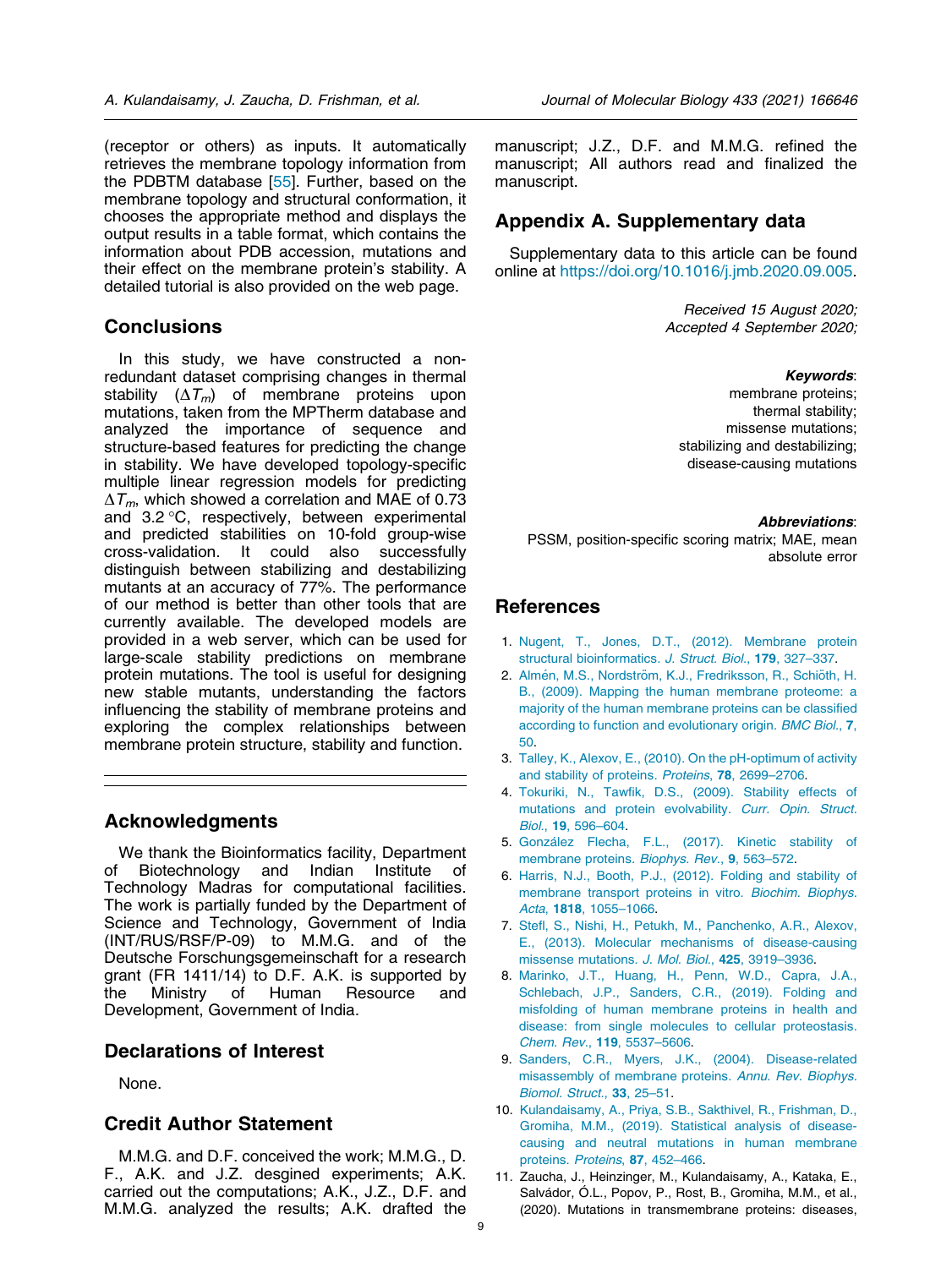evolutionary insights and prediction. Brief. Bioinformatics,. https://doi.org/10.1093/bib/bbaa132 (in press).

- 12. Rabeh, W.M., Bossard, F., Xu, H., Okiyoneda, T., Bagdany, M., Mulvihill, C.M., et al., (2012). Correction of both NBD1 energetics and domain interface is required to restore  $\triangle$ F508 CFTR folding and function. Cell, 148, 150– 163.
- 13. Kulandaisamy, A., Binny Priya, S., Sakthivel, R., Tarnovskaya, S., Bizin, I., Hönigschmid, P., et al., (2018). MutHTP: mutations in human transmembrane proteins. Bioinformatics, 34, 2325–2326.
- 14. Gao, K., Oerlemans, R., Groves, M.R., (2020). Theory and applications of differential scanning fluorimetry in earlystage drug discovery. Biophys. Rev., 12, 85–104.
- 15. Chang, Y.C., Bowie, J.U., (2014). Measuring membrane protein stability under native conditions. Proc. Natl. Acad. Sci. U. S. A., 111, 219–224.
- 16. Senisterra, G., Chau, I., Vedadi, M., (2012). Thermal denaturation assays in chemical biology. Assay Drug Dev. Technol, 10, 128–136.
- 17. Liu, W., Hanson, M.A., Stevens, R.C., Cherezov, V., (2010). LCP-tm: an assay to measure and understand stability of membrane proteins in a membrane environment. Biophys. J., 98, 1539–1548.
- 18. Roman, E.A., González Flecha, F.L., (2014). Kinetics and thermodynamics of membrane protein folding. Biomolecules, 4, 354–373.
- 19. Bava, K.A., Gromiha, M.M., Uedaira, H., Kitajima, K., Sarai, A., (2004). ProTherm, version 4.0: thermodynamic database for proteins and mutants. Nucleic Acids Res., 32, D120–D121.
- 20. Kulandaisamy, A., Sakthivel, R., Gromiha, M.M., (2020). MPTherm: database for membrane protein thermodynamics for understanding folding and stability. Brief. Bioinformatics,. https://doi.org/10.1093/bib/bbaa064 (in press).
- 21. Capriotti, E., Fariselli, P., Casadio, R., (2005). I-Mutant2.0: predicting stability changes upon mutation from the protein sequence or structure. Nucleic Acids Res., 33, W306-W310.
- 22. Cheng, J., Randall, A., Baldi, P., (2006). Prediction of protein stability changes for single-site mutations using support vector machines. Proteins, 62, 1125–1132.
- 23. Masso, M., Vaisman, I.I., (2008). Accurate prediction of stability changes in protein mutants by combining machine learning with structure based computational mutagenesis. Bioinformatics, 24, 2002–2009.
- 24. Rodrigues, C.H., Pires, D.E., Ascher, D.B., (2018). DynaMut: predicting the impact of mutations on protein conformation, flexibility and stability. Nucleic Acids Res., 46, W350–W355.
- 25. Pandurangan, A.P., Blundell, T.L., (2020). Prediction of impacts of mutations on protein structure and interactions: SDM, a statistical approach, and mCSM, using machine learning. Protein Sci., 29, 247–257.
- 26. Pires, D.E., Ascher, D.B., Blundell, T.L., (2014). mCSM: predicting the effects of mutations in proteins using graphbased signatures. Bioinformatics, 30, 335–342.
- 27. Pires, D.E., Ascher, D.B., Blundell, T.L., (2014). DUET: a server for predicting effects of mutations on protein stability using an integrated computational approach. Nucleic Acids Res., 42, W314–W319.
- 28. Schymkowitz, J., Borg, J., Stricher, F., Nys, R., Rousseau, F., Serrano, L., (2005). The FoldX web server: an online force field. Nucleic Acids Res., 33, W382–W388.
- 29. Laimer, J., Hofer, H., Fritz, M., Wegenkittl, S., Lackner, P., (2015). MAESTRO—multi agent stability prediction upon point mutations. BMC Bioinformatics, 16, 116.
- 30. Parthiban, V., Gromiha, M.M., Schomburg, D., (2006). CUPSAT: prediction of protein stability upon point mutations. Nucleic Acids Res., 34, W239–W242.
- 31. Dehouck, Y., Kwasigroch, J.M., Gilis, D., Rooman, M., (2011). PoPMuSiC 2.1: a web server for the estimation of protein stability changes upon mutation and sequence optimality. BMC Bioinformatics, 12, 151.
- 32. Savojardo, C., Fariselli, P., Martelli, P.L., Casadio, R., (2016). INPS-MD: a web server to predict stability of protein variants from sequence and structure. Bioinformatics, 32, 2542–2544.
- 33. Saraboji, K., Gromiha, M.M., Ponnuswamy, M.N., (2006). Average assignment method for predicting the stability of protein mutants. Biopolymers, 82, 80–92.
- 34. Pucci, F., Bourgeas, R., Rooman, M., (2016). Predicting protein thermal stability changes upon point mutations using statistical potentials: introducing HoTMuSiC. Sci. Rep., 6, 23257.
- 35. Masso, M., Vaisman, I.I., (2014). AUTO-MUTE 2.0: a portable framework with enhanced capabilities for predicting protein functional consequences upon mutation. Adv. Bioinforma., 2014, 278385.
- 36. Pires, D.E., Rodrigues, C.H., Ascher, D.B., (2020). mCSMmembrane: predicting the effects of mutations on transmembrane proteins. Nucleic Acids Res., 48, W147– W153.
- 37. Kroncke, B.M., Duran, A.M., Mendenhall, J.L., Meiler, J., Blume, J.D., Sanders, C.R., (2016). Documentation of an imperative to improve methods for predicting membrane protein stability. Biochemistry, 55, 5002–5009.
- 38. Kulandaisamy, A., Zaucha, J., Sakthivel, R., Frishman, D., Michael Gromiha, M., (2020). Pred-MutHTP: prediction of disease-causing and neutral mutations in human transmembrane proteins. Hum. Mutat., 41, 581–590.
- 39. Kawashima, S., Pokarowski, P., Pokarowska, M., Kolinski, A., Katayama, T., Kanehisa, M., (2008). AAindex: amino acid index database, progress report 2008. Nucleic Acids Res., 36, D202–D205.
- 40. Gromiha, M.M., (2005). A statistical model for predicting protein folding rates from amino acid sequence with structural class information. J. Chem. Inf. Model., 45, 494–501.
- 41. Anoosha, P., Huang, L.T., Sakthivel, R., Karunagaran, D., Gromiha, M.M., (2015). Discrimination of driver and passenger mutations in epidermal growth factor receptor in cancer. Mutat. Res., 780, 24–34.
- 42. Valdar, W.S., (2002). Scoring residue conservation. Proteins, 48, 227–241.
- 43. Manning, J.R., Jefferson, E.R., Barton, G.J., (2008). The contrasting properties of conservation and correlated phylogeny in protein functional residue prediction. BMC Bioinformatics, 9, 51.
- 44. Bhagwat, M., Aravind, L., (2007). PSI-BLAST tutorial. Methods Mol. Biol., 395, 177–186.
- 45. Cornell, W.D., Cieplak, P., Bayly, C.I., Gould, I.R., Merz Jr., K.M., Ferguson, et al., (1995). A second generation force field for the simulation of proteins, nucleic acids, and organic molecules. J. Am. Chem. Soc., 117, 5179–5197.